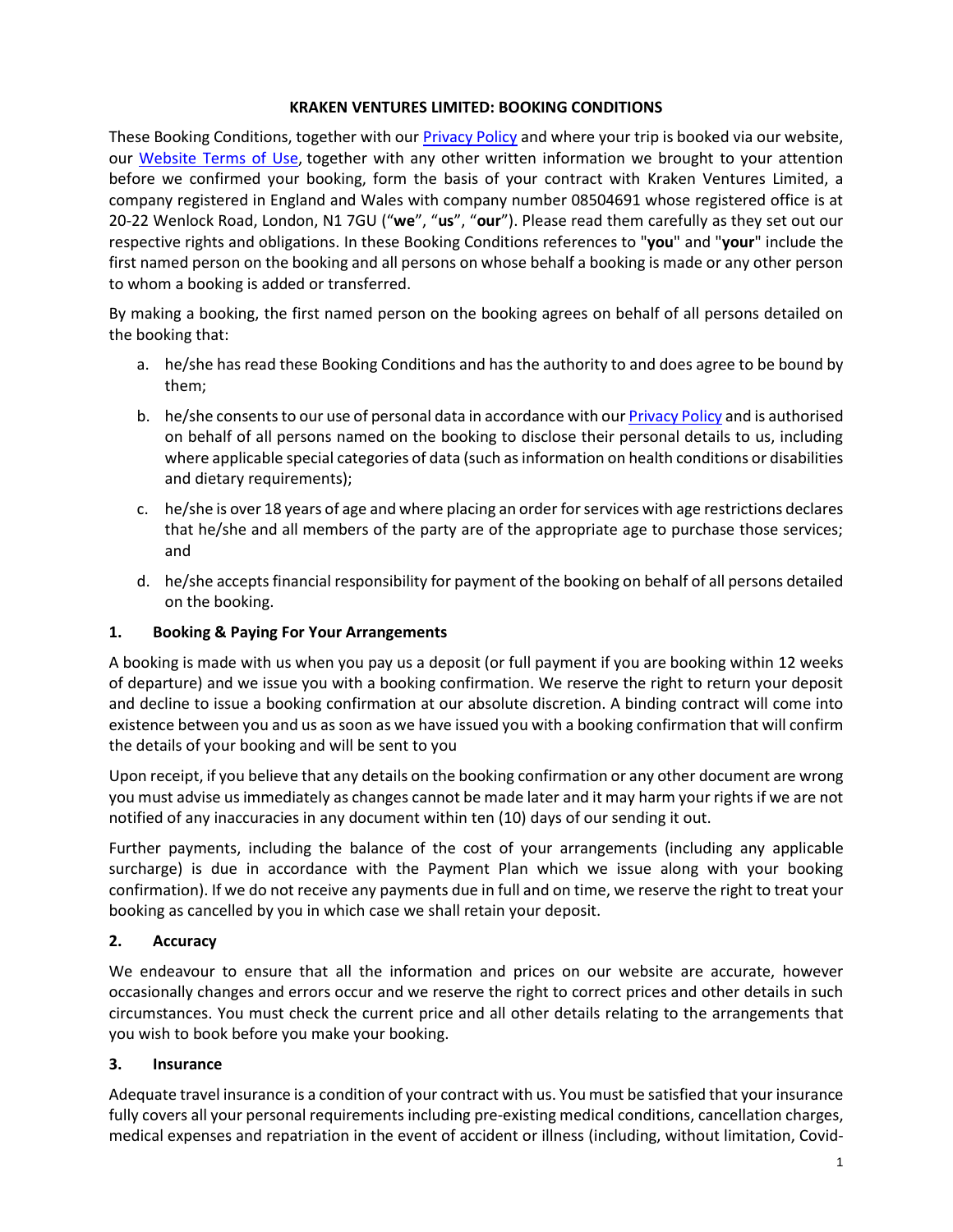19). If you choose to travel without adequate insurance cover, we will not be liable for any losses howsoever arising, in respect of which insurance cover would otherwise have been available.

## **4. Pricing**

**We reserve the right to amend the price of unsold trips at any time and correct errors in the prices of confirmed trips. We also reserve the right to increase the price of confirmed trips solely to allow for increases which are a direct consequence of changes in:**

- (i) the price of the carriage of passengers resulting from the cost of fuel or other power sources;
- (ii) the level of taxes or fees chargeable for services applicable to the trip imposed by third parties not directly involved in the performance of the trip, including tourist taxes, landing taxes or embarkation or disembarkation fees at ports; and
- (iii) the exchange rates relevant to the package.

Such variations could include but are not limited to cost changes which are part of our contracts with boat operators and any other transport providers.

You will be charged for the amount of any increase in accordance with this condition. However, if this means that you have to pay an increase of more than 8% of the price of your confirmed trip (excluding any insurance premiums, amendment charges and/or additional services or travel arrangements), you will have the option of accepting a change to another trip if we are able to offer one (if this is of lower quality you will be refunded the difference in price), or cancelling and receiving a full refund of all monies paid to us, except for any insurance premiums and any amendment charges and/or additional services or travel arrangements. Should you decide to cancel for this reason, you must exercise your right to do so within 7 days from the issue date printed on your final invoice. We will consider an appropriate refund of insurance premiums paid if you can show that you are unable to transfer or reuse your policy.

Should the price of your trip go down due to the changes mentioned above, then any refund due will be paid to you less an administrative fee of £50.00. However, please note that travel arrangements are not always purchased in local currency and some apparent changes have no impact on the price of your travel due to contractual and other protection in place.

There will be no change made to the price of your confirmed trip within twenty (20) days of your departure nor will refunds be paid during this period.

# **5. Jurisdiction and Applicable Law**

These Booking Conditions and any agreement to which they apply are governed in all respects by English law. We both agree that any dispute, claim or other matter which arises between us out of or in connection with your contract or booking will be dealt with by the Courts of England and Wales only. You may however, choose the law and jurisdiction of Scotland or Northern Ireland if you live in those places and if you wish to do so.

# **6. Cutting your trip short**

If you are forced to return home early, we cannot refund the cost of any travel arrangements you have not used. If you cut short your trip and return home early in circumstances where you have no reasonable cause for complaint about the standard of boat accommodation and services provided, we will not offer you any refund for that part of your trip not completed, or be liable for any associated costs you may incur. Depending on the circumstances, your travel insurance may offer cover for curtailment and we suggest that any claim is made directly with them.

### **7. If You Change Your Booking & Transfers of Bookings**

If you wish to change any part of your booking after our confirmation invoice has been issued, you must inform us in writing as soon as possible. This should be done by the first named person on the booking.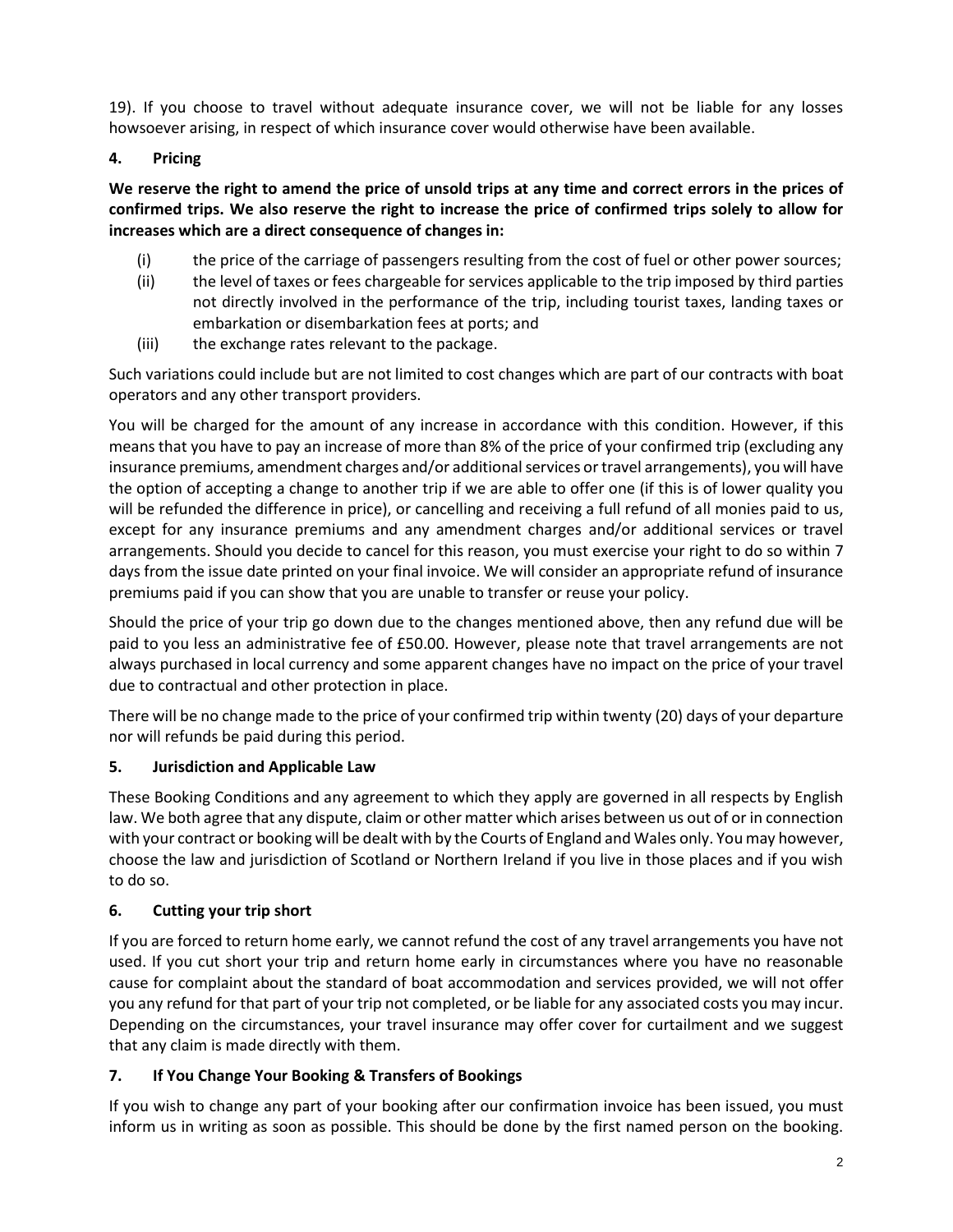Whilst we will do our best to assist, we cannot guarantee that we will be able to meet your requested change. Where we can meet a request, all changes will be subject to payment of an administration fee of £50.00 per person per change, as well as any costs and charges incurred by us and/or incurred or imposed by any of our suppliers in making this change. You should be aware that these costs could increase the closer to the departure date that changes are made and you should contact us as soon as possible. Where we are unable to assist you and you do not wish to proceed with the original booking we will treat this as a cancellation by you. A cancellation fee may be payable in accordance with condition [8.](#page-2-0)

#### Transfer of Booking:

If you or any member of your party is prevented from travelling, that person(s) may transfer their place to someone else, subject to the following conditions:

- a. that person is introduced by you and satisfies all the conditions applicable to the trip;
- b. we are notified not less than seven (7) days before departure;
- c. you pay any outstanding balance payment, an amendment fee of £50.00 per person transferring, as well as any additional fees, charges or other costs arising from the transfer; and
- d. the transferee agrees to these booking conditions and all other terms of the contract between us.

You and the transferee remain jointly and severally liable for payment of all sums. If you are unable to find a replacement, cancellation charges as set out in condition [8](#page-2-0) will apply in order to cover our estimated costs. Otherwise, no refunds will be given for passengers not travelling or for unused services.

**Important Note: Certain arrangements may not be amended or transferred after they have been confirmed and any alteration could incur a cancellation charge of up to 100% of that part of the arrangements.** 

#### <span id="page-2-0"></span>**8. If You Cancel Your Booking Before Departure**

If you or any other member of your party decides to cancel your confirmed booking you must notify us in writing. Your notice of cancellation will only take effect when it is received in writing by us via email at booking@kraken.travel and will be effective from the date on which we receive it.

Should one or more member of a party cancel, it may increase the per person trip price of those still travelling and you will be liable to pay this increase.

Since we incur costs in cancelling your arrangements, you will have to pay the cancellation charges as follows:

| Period before departure in which you notify us | <b>Cancellation Charge</b> |
|------------------------------------------------|----------------------------|
| More than 84 days                              | Deposit only               |
| $83 - 55$ days                                 | 50% of trip cost           |
| 54 - 29 days                                   | 70% of trip cost           |
| 28 - 15 days                                   | 90% of trip cost           |
| Less than 14 days                              | 100% of trip cost          |

Please note that amendment and/or administration fees are not refundable in any circumstances. Where possible, we will deduct the cancellation charge(s) from any monies you have already paid to us.

**Important Note: Certain arrangements may not be amended after they have been confirmed and any alteration or cancellation could incur a cancellation charge of up to 100% of that part of the arrangements in addition to the charge above.**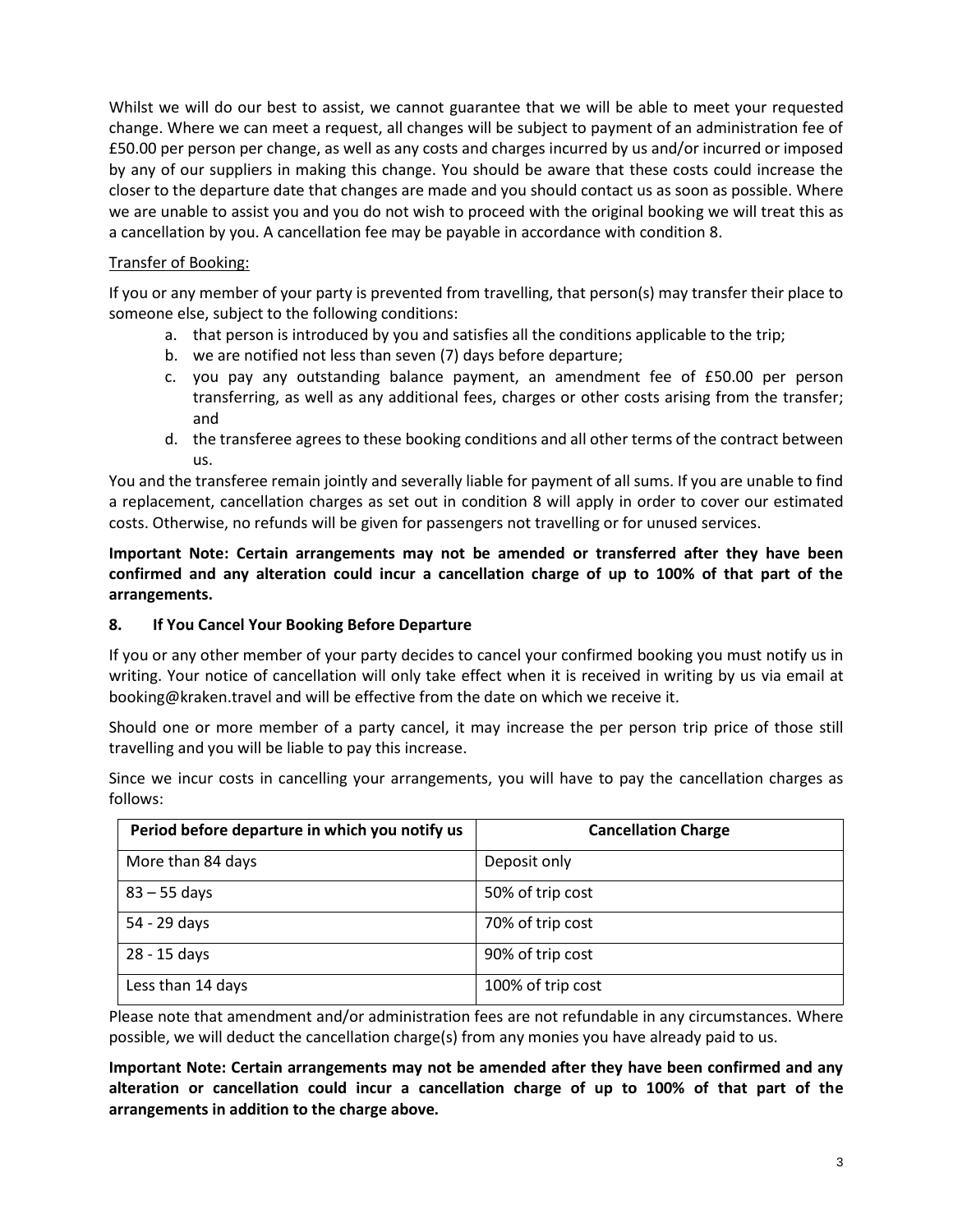If the reason for your cancellation is covered under the terms of your insurance policy, you may be able to reclaim these charges.

## **Cancellation by You due to Unavoidable & Extraordinary Circumstances:**

You have the right to cancel your confirmed trip before departure without paying a cancellation charge in the event of "unavoidable and extraordinary circumstances" occurring at your trip destination or its immediate vicinity and significantly affecting the performance of the trip or significantly affecting the transport arrangements to the destination. In these circumstances, we shall provide you with a full refund of the monies you have paid but we will not be liable to pay you any additional compensation. Please note that your right to cancel in these circumstances will only apply where the Foreign, Commonwealth and Development Office advises against travel to your destination or its immediate vicinity. For the purposes of this condition, "unavoidable and extraordinary circumstances" means warfare, acts of terrorism, significant risks to human health such as the outbreak of serious disease at the travel destination or natural disasters such as floods, earthquakes or weather conditions which make it impossible to travel safely to the travel destination.

This condition [8](#page-2-0) outlines the rights you have if you wish to cancel your booking. Please note that there is no automatic statutory right of cancellation under the Consumer Contracts (Information, Cancellation and Additional Charges) Regulations 2013, as amended.

## **9. If We Change or Cancel**

As we plan your trip arrangements many months in advance we may occasionally have to make changes or cancel your booking and we reserve the right to do so at any time.

**Changes**: If we make a minor change to your trip, we will make reasonable efforts to inform you as soon as reasonably possible if there is time before your departure but we will have no liability to you.

Occasionally we may have to make a significant change to your confirmed arrangements. Examples of "significant changes" include the following, when made before departure:

- (a) A change of vessel or accommodation on the vessel to that of a lower standard or classification for the whole or a significant part of your time away.
- (b) A change of embarkation time or overall length of the trip by more than 12 hours.
- (c) A significant change to your itinerary, missing out one or more destination entirely.

**Cancellation**: We will not cancel your travel arrangements less than 45 days before your departure date, except for reasons of *force majeure* or failure by you to pay the final balance. We may cancel your trip before this date if, e.g., the minimum number of clients required for a particular travel arrangement is not reached.

If we have to make a significant change or cancel, we will tell you as soon as possible and if there is time to do so before departure, we will offer you the choice of:

- i (for significant changes) accepting the changed arrangements; or
- ii having a refund of all monies paid; or
- iii if available and where we offer one, accepting an offer of an alternative trip (we will refund any price difference if the alternative is of a lower value).

You must notify us of your choice within seven (7) days of our offer. If we do not hear from you within seven (7) days, we will contact you again to request notification of your choice. If you fail to respond again, we will assume that you have chosen to accept the change or alternative booking arrangements.

Compensation: In addition to a full refund of all monies paid by you, we will pay you compensation as detailed below, in the following circumstances: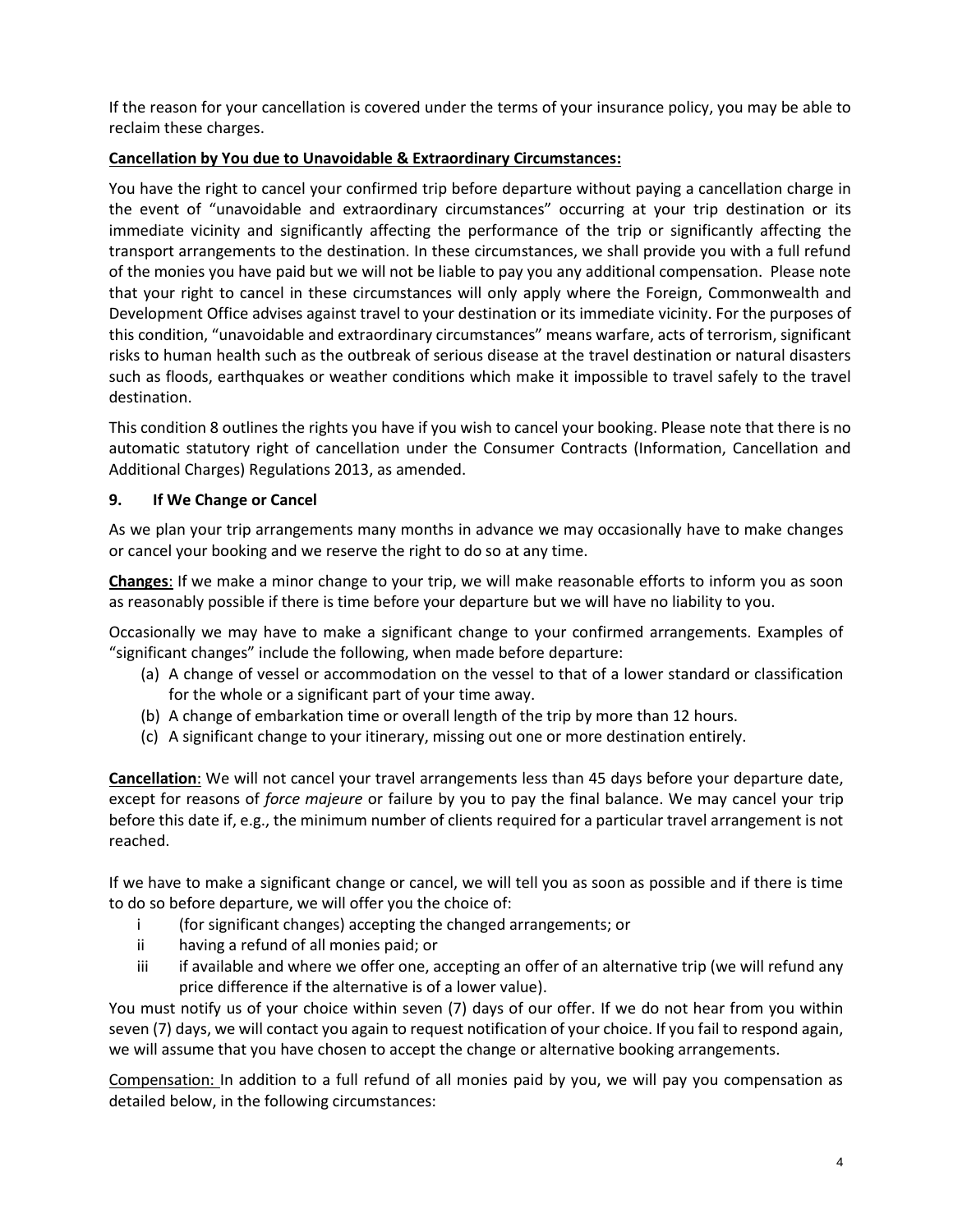- (a) If, where we make a significant change, you do not accept the changed arrangements and cancel your booking;
- (b) If we cancel your booking and no alternative arrangements are available and/or we do not offer one.

The compensation that we offer does not exclude you from claiming more if you are entitled to do so.

| Period before departure in which we notify you | Amount you will receive from us* |
|------------------------------------------------|----------------------------------|
| More than 84 days                              | £0                               |
| $83 - 55$ days                                 | £25                              |
| 54 - 29 days                                   | £35                              |
| 28 - 15 days                                   | £50                              |
| Less than 14 days                              | £100                             |

\*IMPORTANT NOTE: We will not pay you compensation in the following circumstances:

- (a) where we make a minor change;
- (b) where we make a significant change or cancel your arrangements more than 45 days before departure;
- (c) where we make a significant change and you accept those changed arrangements or you accept an offer of alternative travel arrangements;
- (d) where we have to cancel your arrangements as a result of your failure to make full payment on time;
- (e) where the change or cancellation by us arises out of alterations to the confirmed booking requested by you;
- (f) where we are forced to cancel or change your arrangements due to Force Majeure (see condition [10\)](#page-4-0).

If we become unable to provide a significant proportion of the arrangements that you have booked with us after you have departed, we will, if possible, make alternative arrangements for you at no extra charge and where those alternative arrangements are of a lower standard, provide you with an appropriate price reduction.

#### <span id="page-4-0"></span>**10. Force Majeure**

Except where otherwise expressly stated in these Booking Conditions we will not be liable or pay you compensation if our contractual obligations to you are affected by "Force Majeure". For the purposes of these Booking Conditions, Force Majeure means any event beyond our or our supplier's control, the consequences of which could not have been avoided even if all reasonable measures had been taken. Examples include warfare and acts of terrorism (and threat thereof), civil strife, significant risks to human health such as the outbreak of serious disease at the travel destination, the ongoing effects of Covid-19, or natural disasters such as floods, earthquakes or weather conditions which make it impossible to travel safely to the travel destination or remain at the travel destination, the act of any government or other national or local authority including port or river authorities, industrial dispute, labour strikes, lock closure, natural or nuclear disaster, fire, chemical or biological disaster, unavoidable technical problems with transport and all similar events outside our or the supplier(s) concerned's control.

### **11. Special Requests**

Any special requests must be advised to us at the time of booking e.g. diet, cabin location, a particular facility on board a ship or at a hotel etc. You should then confirm your requests in writing via email to booking@kraken.travel. Whilst every effort will be made by us to try and arrange your reasonable special requests, we cannot guarantee that they will be fulfilled. The fact that a special request has been noted on your confirmation invoice or any other documentation or that it has been passed on to the supplier is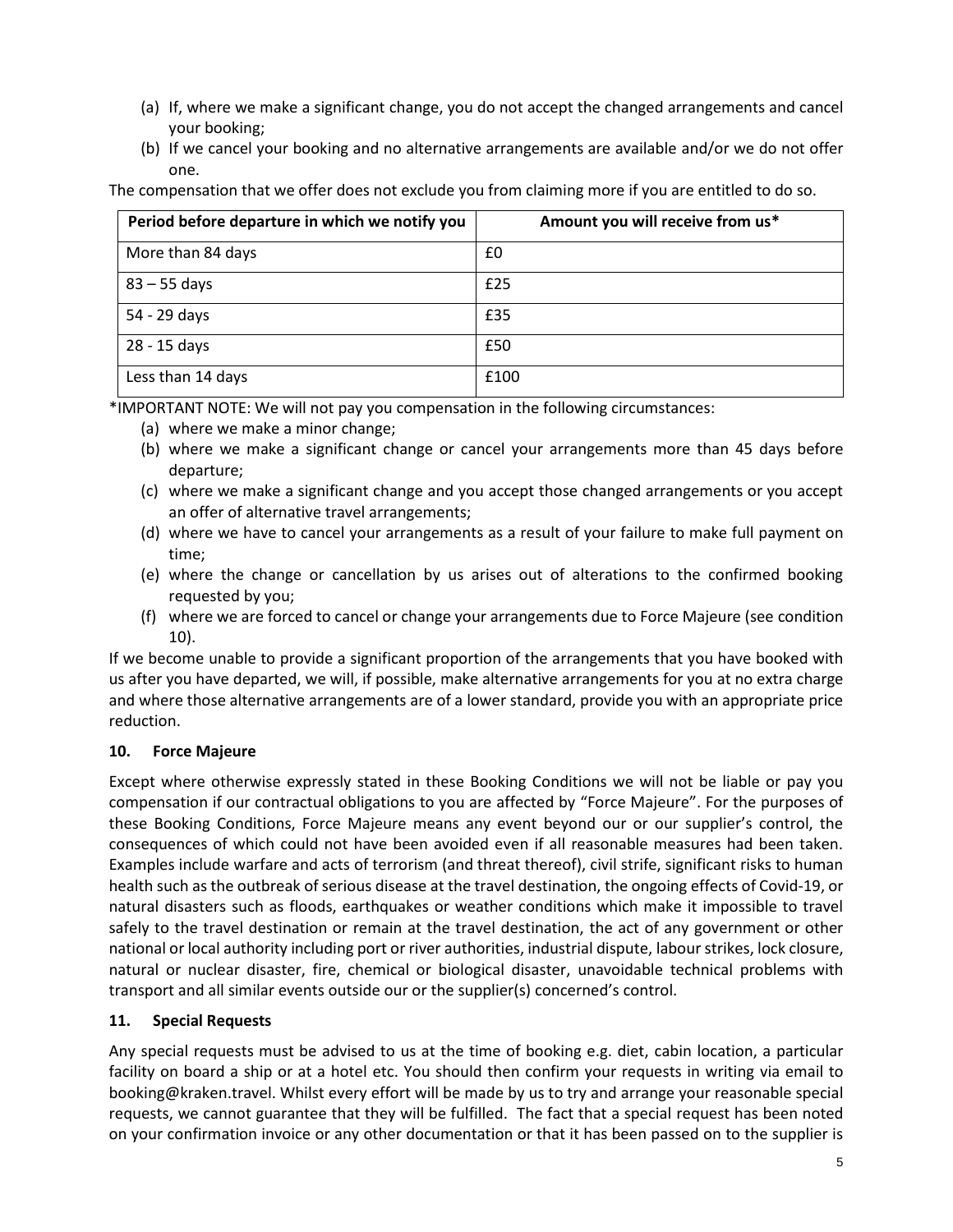not confirmation that the request will be met. Failure to meet any special request will not be a breach of contract on our part unless the request has been specifically confirmed by us. We do not accept bookings that are conditional upon any special request being met.

### **12. Disabilities and Medical Problems**

We are not a specialist disabled trip company, but we will do our utmost to cater for any special requirements you may have. If you or any member of your party has any medical problem or disability which may affect your booking, please provide us with full details before you make your booking so that we can try to advise you as to the suitability of your chosen arrangements. We may require you to produce a doctor's certificate certifying that you are fit to participate. Acting reasonably, if we are unable to properly accommodate the needs of the person(s) concerned, we will not confirm your booking or if you did not give us full details at the time of booking, we will cancel it and impose applicable cancellation charges when we become aware of these details.

## **13. Complaints**

We make every effort to ensure that your trip arrangements run smoothly but if you do have a problem during your trip, please inform the relevant local supplier immediately who will seek to put things right. If your complaint is not resolved locally, please contact us via the emergency contact details contained in our joining instructions App.

If the problem cannot be resolved and you wish to complain further, you must send formal written notice of your complaint to us at our office, ideally within 28 days of the end of your stay, giving your booking reference and all other relevant information. Please keep your letter concise and to the point. This will assist us to quickly identify your concerns and speed up our response to you. Failure to follow the procedure set out in this condition may affect ours and the applicable supplier's ability to investigate your complaint, and will affect your rights under this contract.

# **14. Your Behaviour**

All our customers are expected to conduct themselves in an orderly and acceptable manner and not to disrupt the enjoyment of others. If in our opinion or in the opinion of any boat captain or manager or any other person in authority, your behaviour or that of any member of your party is causing or is likely to cause distress, danger or annoyance to any other customers or any third party, or damage to property, or to cause a delay or diversion to transportation, we reserve the right to terminate your booking with us immediately. In the event of such termination our liability to you and/or your party will cease and you and/or your party will be required to leave your boat or other accommodation or arrangements immediately. We will have no further obligations to you and/or your party. No refunds for lost accommodation or any other arrangements will be made and we will not pay any expenses or costs incurred as a result of termination. You and/or your party may also be required to pay for loss and/or damage caused by your actions and we will hold you and each member of your party jointly and individually liable for any damage or losses caused by you or any member of your party. Full payment for any such damage or losses must be paid directly to the boat operator or other supplier prior to departure. If you fail to make payment, you will be responsible for meeting any claims (including legal costs) subsequently made against us as a result of your actions together with all costs we incur in pursuing any claim against you.

We cannot be held responsible for the actions or behaviour of other guests or individuals who have no connection with your booking arrangements or with us.

# **15. Our Responsibilities**

(1) We will accept responsibility for the arrangements we agree to provide or arrange for you as an "organiser" under the Package Travel and Linked Travel Arrangements Regulations 2018, as amended, as set out below and as such, we are responsible for the proper provision of all travel services included in your package, as set out in your confirmation invoice. Subject to these Booking Conditions, if we or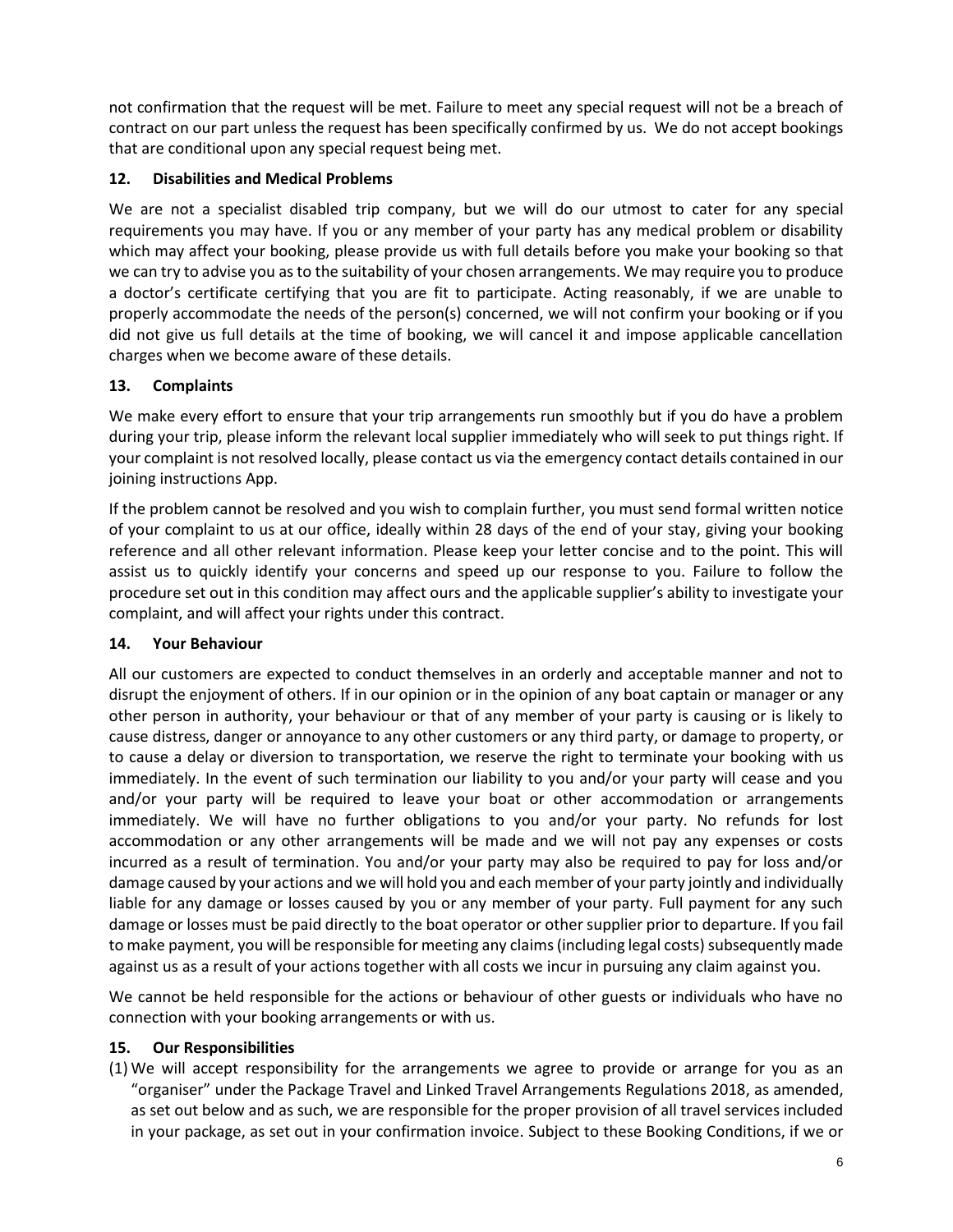our suppliers negligently perform or arrange those services and we don't remedy or resolve your complaint within a reasonable period of time, and this has affected the enjoyment of your package trip you may be entitled to an appropriate price reduction or compensation or both. **You must inform us without undue delay of any failure to perform or improper performance of the travel services included in this package.** The level of any such price reduction or compensation will be calculated taking into consideration all relevant factors such as but not limited to: following the complaints procedure as described in these Booking Conditions and the extent to which ours or our employees' or suppliers' negligence affected the overall enjoyment of your trip. Please note that it is your responsibility to show that we or our supplier(s) have been negligent if you wish to make a claim against us.

- (2) We will not be responsible or pay you compensation for any injury, illness, death, loss, damage, expense, cost or other claim of any description if it results from:
	- (a) the acts and/or omissions of the person affected; or
	- (b) the acts and/or omissions of a third party unconnected with the provision of the services contracted for and which were unforeseeable or unavoidable; or
	- (c) Force Majeure (as defined in condition [10\)](#page-4-0).
- **(3)We limit the amount of compensation we may have to pay you if we are found liable under this condition:**
	- **(a) loss of and/or damage to any luggage or personal possessions and money:** the maximum amount we will have to pay you in respect of these claims is an amount equivalent to the excess on your insurance policy which applies to this type of loss per person in total because you are required to have adequate insurance in place to cover any losses of this kind.
	- **(b) Claims not falling under (a) above and which don't involve injury, illness or death:** the maximum amount we will have to pay you in respect of these claims is up to three times the price paid by or on behalf of the person(s) affected in total. This maximum amount will only be payable where everything has gone wrong and you or your party has not received any benefit at all from your booking.
	- **(c) Claims in respect of international travel by sea or any stay in a hotel:**
		- i) The extent of our liability will in all cases be limited as if we were carriers under the appropriate Conventions, which include The Athens Convention (with respect to sea travel); and The Paris Convention (with respect to hotel arrangements). You can ask for copies of these Conventions from our offices. Please contact us. In addition, you agree that the operating carrier or transport company's own 'Conditions of Carriage' will apply to you on that journey. When arranging transportation for you, we rely on the terms and conditions contained within these international conventions and those 'Conditions of Carriage'. You acknowledge that all of the terms and conditions contained in those 'Conditions of Carriage' form part of your contract with us, as well as with the transport company and that those 'Conditions of Carriage' shall be deemed to be included by reference into this contract.
		- ii) When making any payment, we are entitled to deduct any money which you have received or are entitled to receive from the supplier for the complaint or claim in question.
- (4) It is a condition of our acceptance of liability under this condition that you notify any claim to us and our supplier(s) strictly in accordance with the complaints procedure set out in these Booking Conditions.
- (5) Where any payment is made, the person(s) receiving it (and their parent or guardian if under 18 years) must also assign to us or our insurers any rights they may have to pursue any third party and must provide ourselves and our insurers with all assistance we may reasonably require.
- (6) Please note, we cannot accept any liability for any damage, loss or expense or other sum(s) of any description:
	- (a) which on the basis of the information given to us by you concerning your booking prior to our accepting it, we could not have foreseen you would suffer or incur if we breached our contract with you;
	- (b) relate to any business; or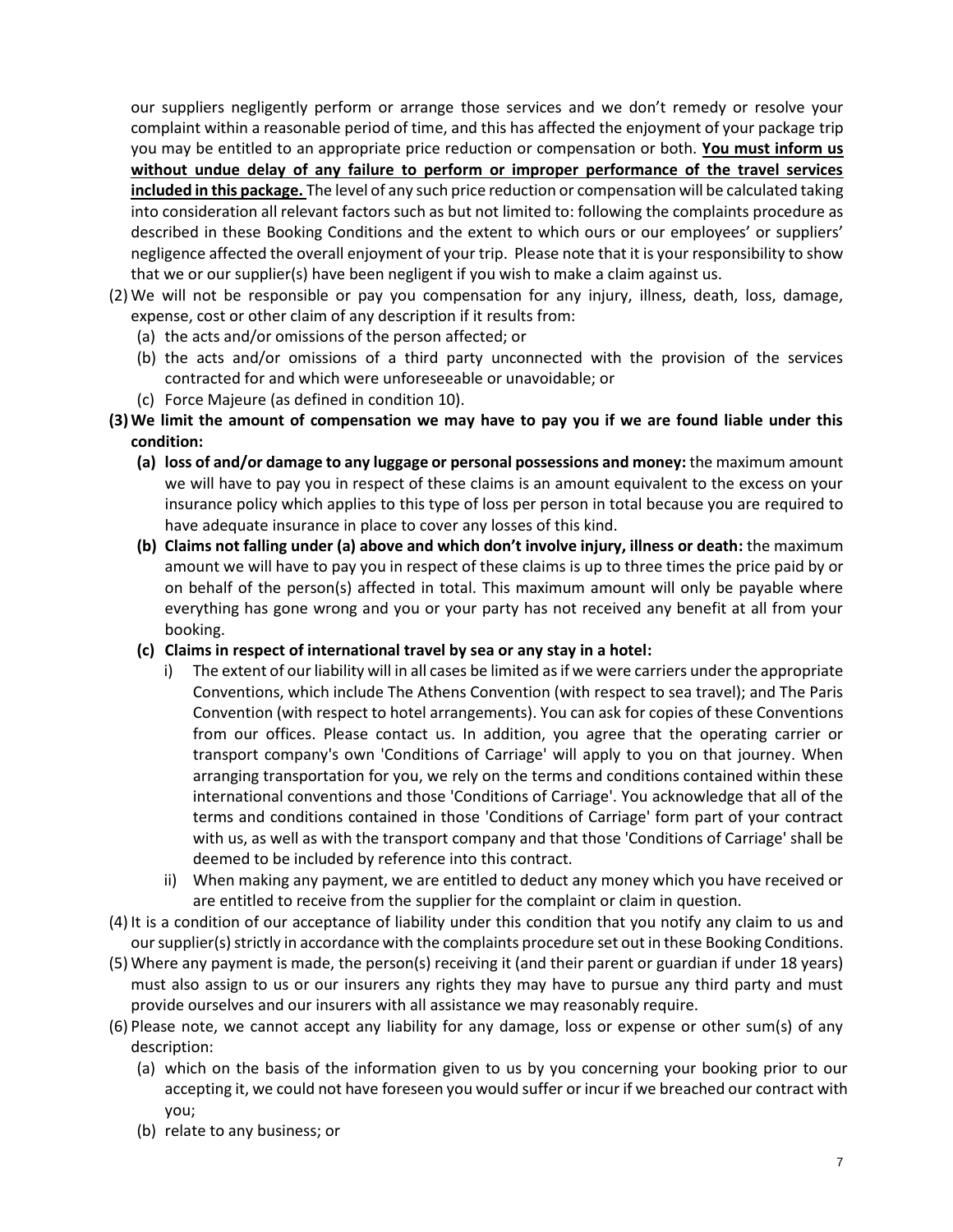(c) indirect or consequential loss of any kind.

- (7) We will not accept responsibility for services or facilities which do not form part of our agreement. For example any shore excursion you book whilst away, or any service or facility which your boat operator or any other supplier agrees to provide for you.
- (8) Where it is impossible for you to return to your departure point as per the agreed return date of your package, due to "unavoidable and extraordinary circumstances", we shall provide you with any necessary accommodation (where possible, of a comparable standard) for a period not exceeding three nights per person. Please note that the three (3) night cap does not apply to persons with reduced mobility, pregnant women or unaccompanied minors, nor to persons needing specific medical assistance, provided we have been notified of these particular needs at least 48 hours before the start of your trip. For the purposes of this condition, "unavoidable and extraordinary circumstances" mean warfare, acts of terrorism, significant risks to human health such as the outbreak of serious disease at the travel destination or natural disasters such as floods, earthquakes or weather conditions which make it impossible to travel safely back to your departure point.

#### **16. Shore Excursions**

If there are any shore excursions or other tours that are made available for you to choose to book or pay for whilst you are on trip, these are not part of your contracted arrangements with us. For any such excursion or other tour that are made available for you to book, your contract will be with the operator of the excursion or tour and not with us. We are not responsible for the provision of the excursion or tour or for anything that happens during the course of its provision by the operator.

#### **17. Insolvency Protection**

We provide full financial protection for our package trips by way of insolvency protection with Evolution Insurance Company Limited.

If you book arrangements other than package trip from us, your monies will not be financially protected. Please ask us for further details.

#### **18. Entry, Passport, Visa and Immigration Requirements & Health Formalities**

It is your responsibility to check and fulfill the entry, passport, visa, health and immigration requirements applicable to your destination countries and itinerary. We can only provide general information about this. You must check requirements for your own specific circumstances with the relevant Embassies and/or Consulates and your own doctor as applicable. Requirements do change and you must check the up to date position in good time before departure.

Most countries now require passports to be valid for at least 6 months after your return date. If your passport is in its final year, you should check with the Embassy of the country you are visiting. For further information contact the Passport Office on 0870 5210410 or visit [https://www.gov.uk/browse/citizenship/passports.](https://www.gov.uk/browse/citizenship/passports)

Up to date travel advice can be obtained from the Foreign, Commonwealth and Development Office, visit <https://www.gov.uk/travelaware>

**Non British passport holders**, including other EU nationals, should obtain up to date advice on passport and visa requirements from the Embassy, High Commission or Consulate of your destination or country(ies) through which you are travelling,

We do not accept any responsibility if you cannot travel, or incur any other loss because you have not complied with any entry, passport, visa, immigration requirements or health formalities. You agree to reimburse us in relation to any fines or other losses which we incur as a result of your failure to comply with any entry, passport, visa, immigration requirements or health formalities.